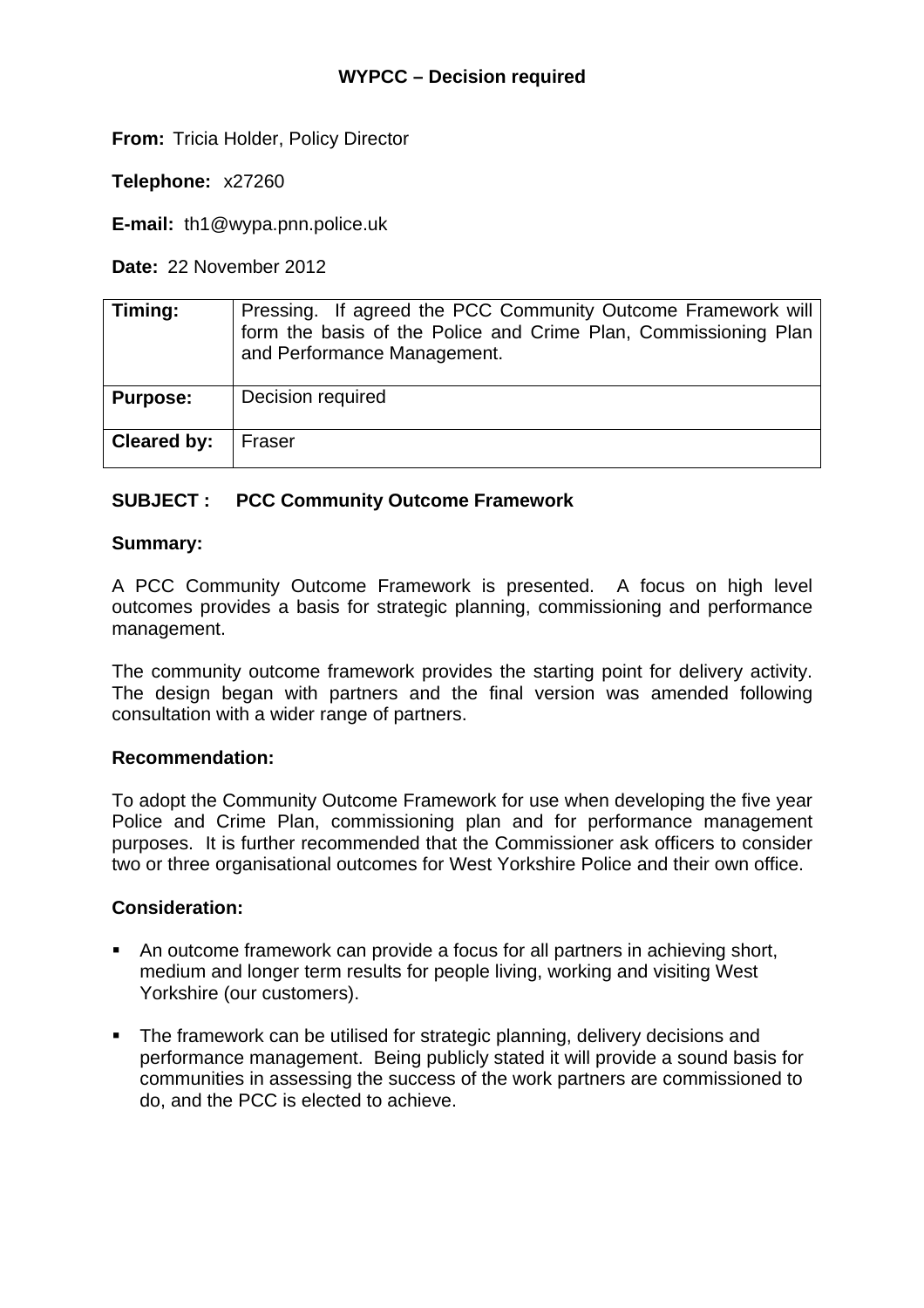- Partners involved and consulted recognise the benefits of having defined outcomes and are supportive of an approach of a shared community outcome framework.
- Outcome based thinking, planning, commissioning and managing performance is utilised by the Department of Health, the coalition government and the Centre for Public Innovation has been using the approach with private, public and third sector services since 2000
- By starting from what we wish to achieve we define the ultimate outcomes which will provide a focus for providers of services to influence. Outcome based targets can be agreed with providers, along with a number of defined milestones providing key steps towards success
- Work has taken place with the Police and Crime Plan project group on the interdependencies between of our work.

**Affordability:** The costs should be no more than producing the annual Policing Plan. Having a community outcome framework will inform other areas of work such as commissioning and managing performance so these processes will not need additional resources allocated to defining these two frameworks.

**Handling:** Working with policing, community safety and criminal justice partners and organisations involved in service delivery.

**Risks/Legal Opinion:** The principal risk is associated with acceptance of the framework by partners who did not take part in the consultation exercise as the approach differs from that previously used.

**APPENDICES:** There is one appendix with the paper which provides partner feedback from the consultation exercise conducted to gain views on the draft PCC Community Outcome Framework.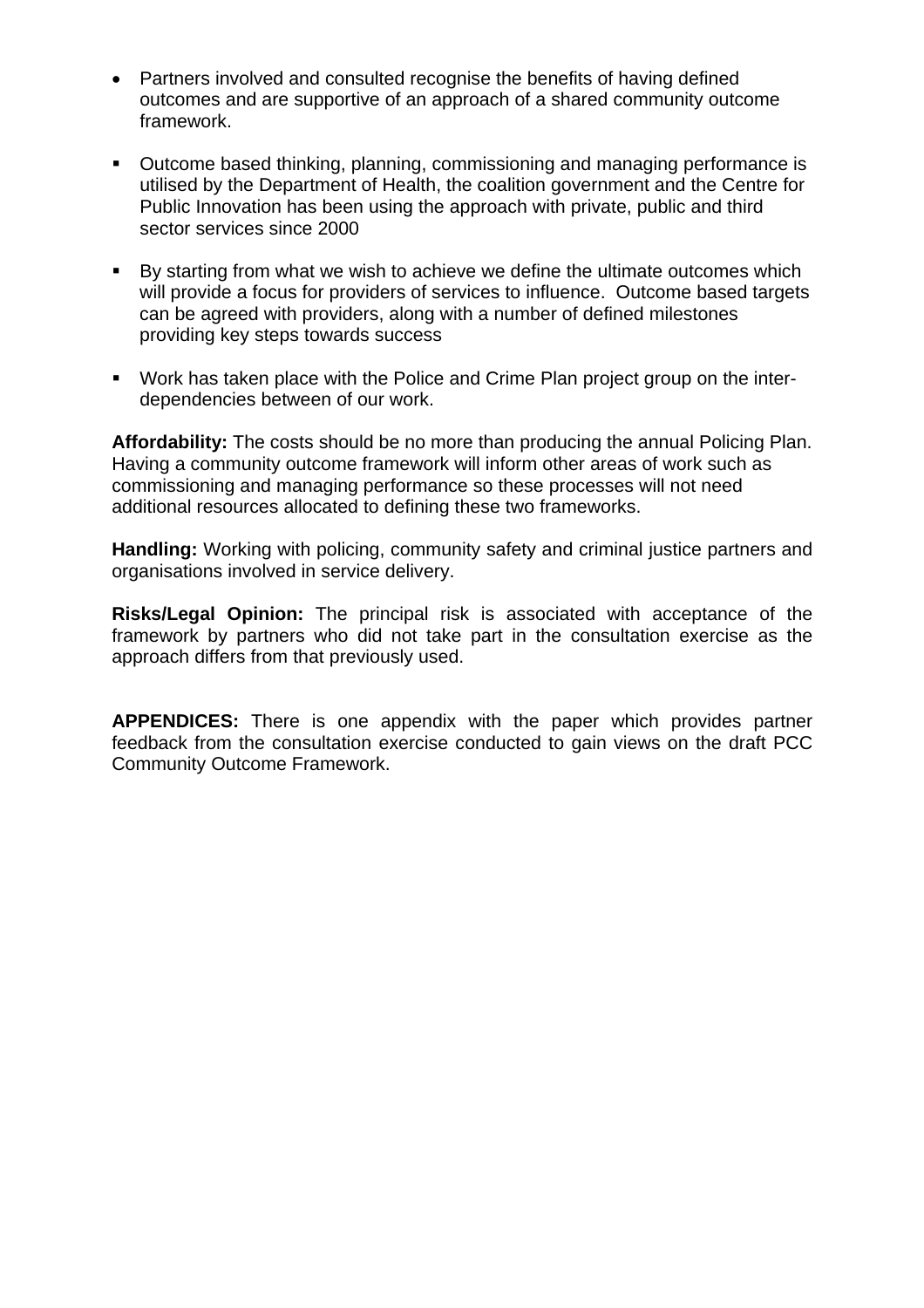

# **Option to adopt a Community Outcome Framework**

- **for strategic planning, commissioning and performance management.**
- **to provide a clear vision for West Yorkshire communities and delivery partners**

**Prepared by: West Yorkshire Police Authority in consultation with** community safety, health, criminal justice, third sector and academic partners.

**November 2012**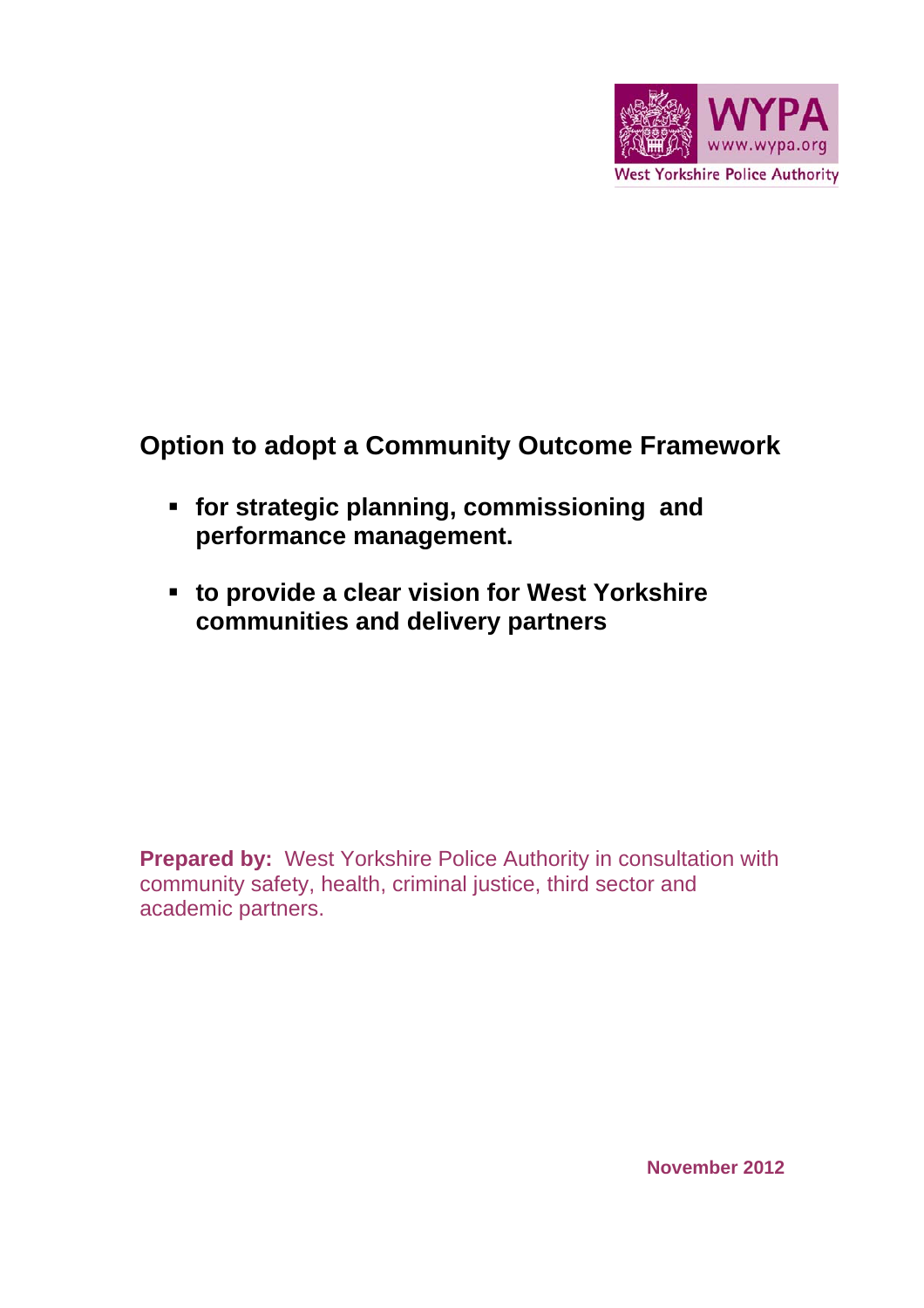## **1.0 Introduction**

- 1.1 The Police and Crime Commissioner (PCC) has responsibility for issuing a Police and Crime Plan, prepare a budget, set the precept and allocate resources through commissioning or providing grants to others.
- 1.2 There are many factors that influence and impact on crime and disorder, all of which need to be understood. There are also many public, private and third sector organisations involved in delivering services to reduce these problems within our communities.
- 1.3 This paper proposes that an outcome framework can provide a focus for all partners in achieving short, medium and longer term results for people living, working and visiting West Yorkshire (our customers). The framework can utilised for strategic planning, delivery decisions and performance management. Being publicly stated it will provide a sound basis for communities in assessing the success of the work partners are commissioned to do, and the PCC is elected to achieve.
- 1.4 Outcome based thinking, panning, commissioning and performance is utilised by the Department of Health, the coalition government and the Centre for Public Innovation has been using the approach with private, public and third sector services since 2000. (see Department of Health, Institute for Government and CPI)

## **2.0 Focus on outcomes?**

- 2.1 Achievements are frequently focussed on outputs for example, more police officers on the streets. With sufficient resources these are easy to plan for, to commission and to count in terms of managing performance. What this focus overlooks is the improvement on social outcomes and the end experiences of communities.
- 2.2 By starting from what we wish to achieve we define the ultimate outcomes which will provide a focus for providers of services to influence. Such an approach can encourage partner collaboration and innovation. (CPI, 2012)
- 2.3 An outcomes focus provides a valuable framework for our medium term aims, annual priorities, performance management and the commissioning plan.
- 2.4 When commissioning services the framework will provide an effective link from high level outcomes to delivery activity. Outcome based targets can be agreed with providers, along with a number of defined milestones providing key steps towards success.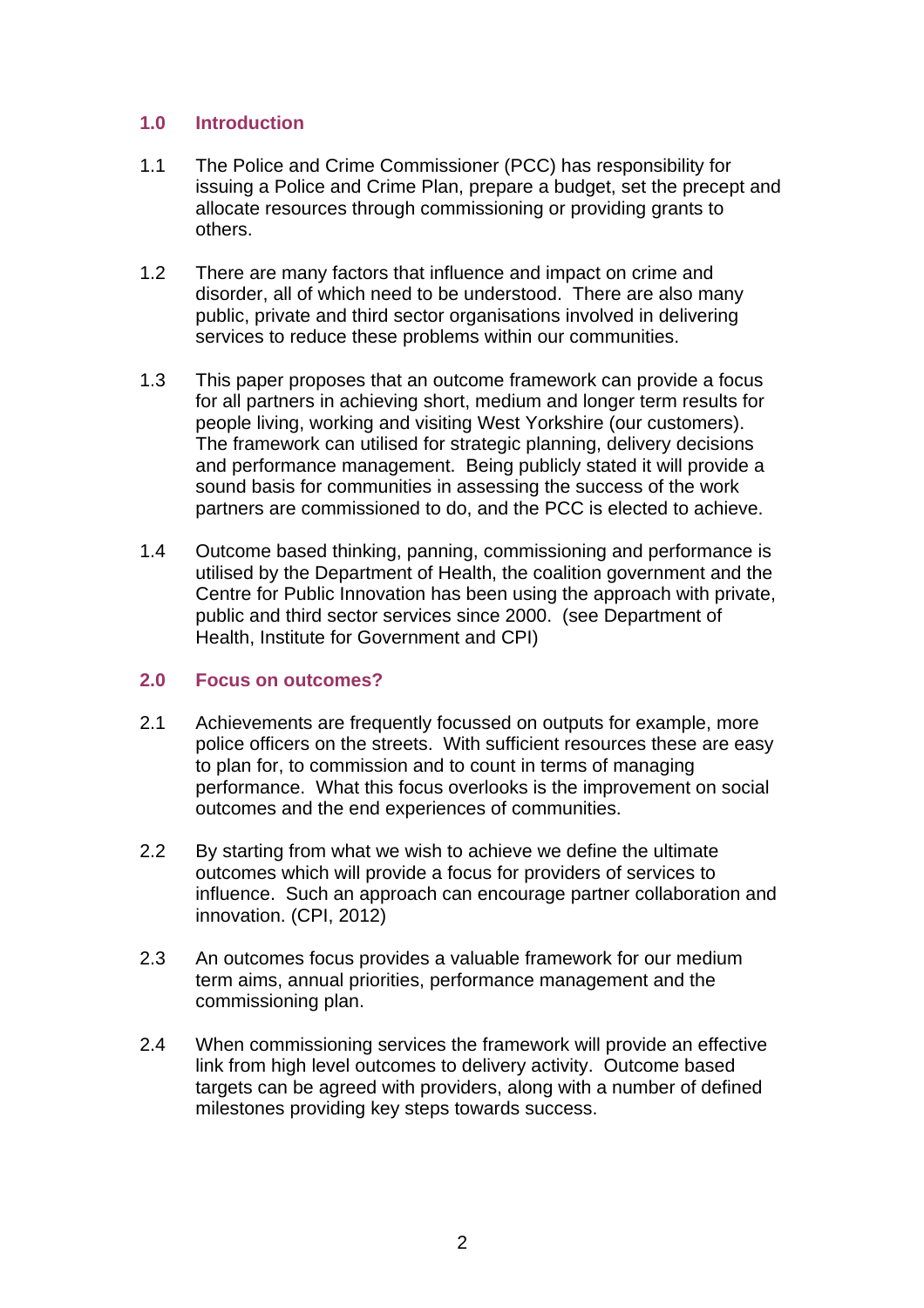## **3.0 Developing a proposal for a PCC Outcome Framework**

- 3.1 It was recognised early by officers supporting the police authority that post election they would also have a role in supporting the PCC in a wider range of responsibilities including involvement in the delivery of services.
- 3.2 Early exploration of defining outcomes began with partners through the Partnership Group and as part of two partnership events held with a wider range of agencies.
- 3.3 Following this input a draft framework was developed and circulated for consultation during the summer months. Feedback from this process is attached as Appendix A.
- 3.4 The revised and final version of the PCC Outcome Framework is provided below:



## 3.5 A final quality check was undertaken with the Centre for Public Innovation:

*Overall this seems very sound and I'm encouraged by the thoughtful feedback. Bodes well for future joint working.* 

*Mark Davison, Centre for Public Innovation, October 2012*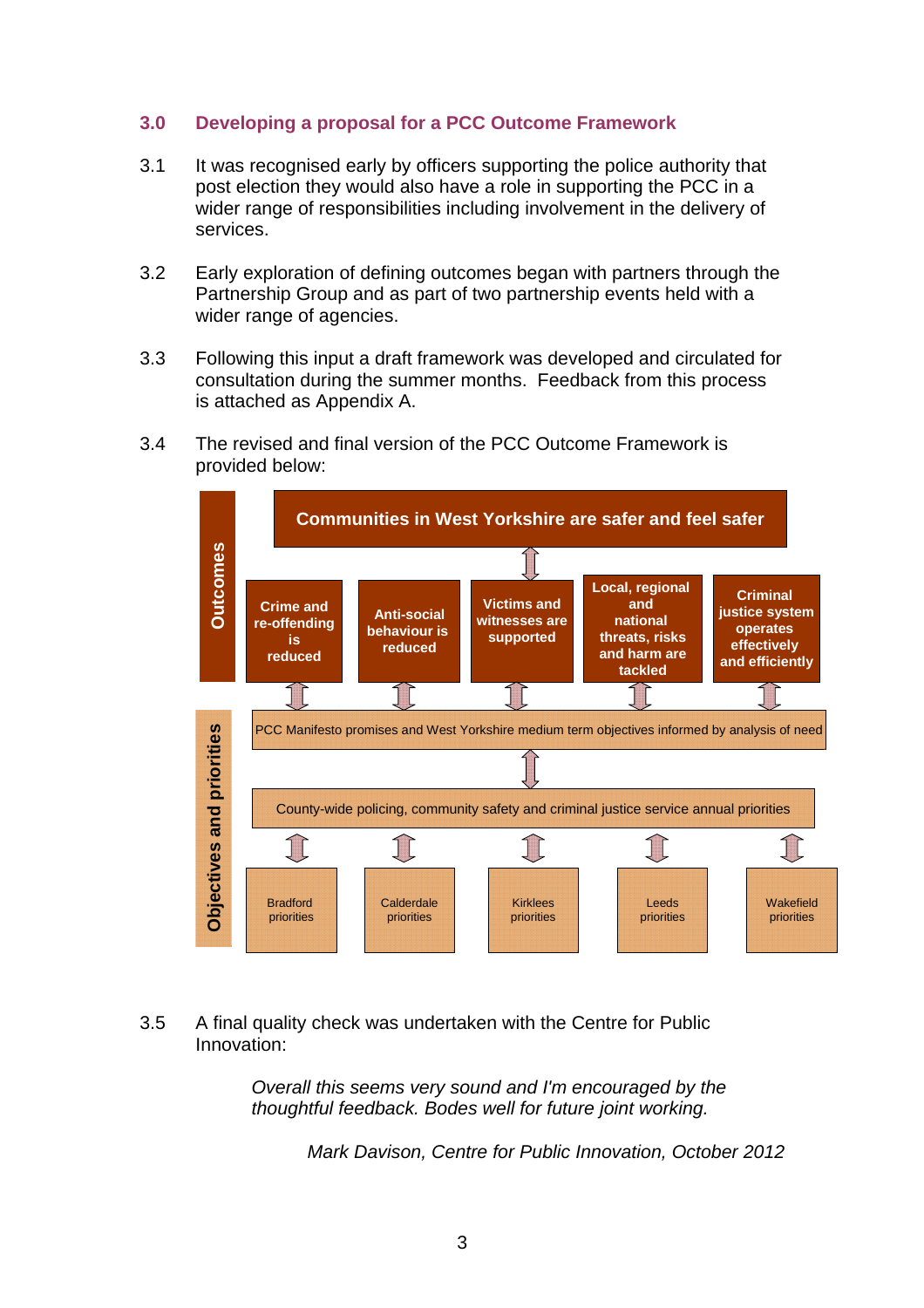## **4.0 Elements of the proposed outcome framework**

#### 4.1 **High level outcomes**

 **Communities in West Yorkshire are safer and feel safer** 

This is the long term vision we should expect to achieve from the investment of all those delivering policing, community safety and criminal justice services.

A target can be set at force level for measuring progress based on a battery of four questions contained within the British Crime Survey.

The four questions include safety in the home during the day and after dark; and safety in the local area during the day and after dark.

The public perception survey (PPS) the Police Authority has undertaken for a number of years does not currently measure feelings of safety.

During the summer a pilot study was undertaken in two geographical areas (one urban and one rural). The PPS questionnaire included the safety questions. Findings from the pilot areas show there was a statistically significant adverse affect on the results of the public confidence question.

As including these questions in the PPS questionnaire is not possible, and there are no annual local authority surveys asking these questions the PCC may wish to commission from research officers an annual study to gain district level analysis of data and allow local problem solving.



Achievement towards of each of the above outcomes will contribute to the overall vision for West Yorkshire communities. They are small in number but deliberately broad so they are relevant to all policing, community safety and criminal justice partners. Together they cover all areas of PCC community delivery responsibilities.

If adopted indicators and targets should be agreed at force level, based on evidenced need identified by all partners.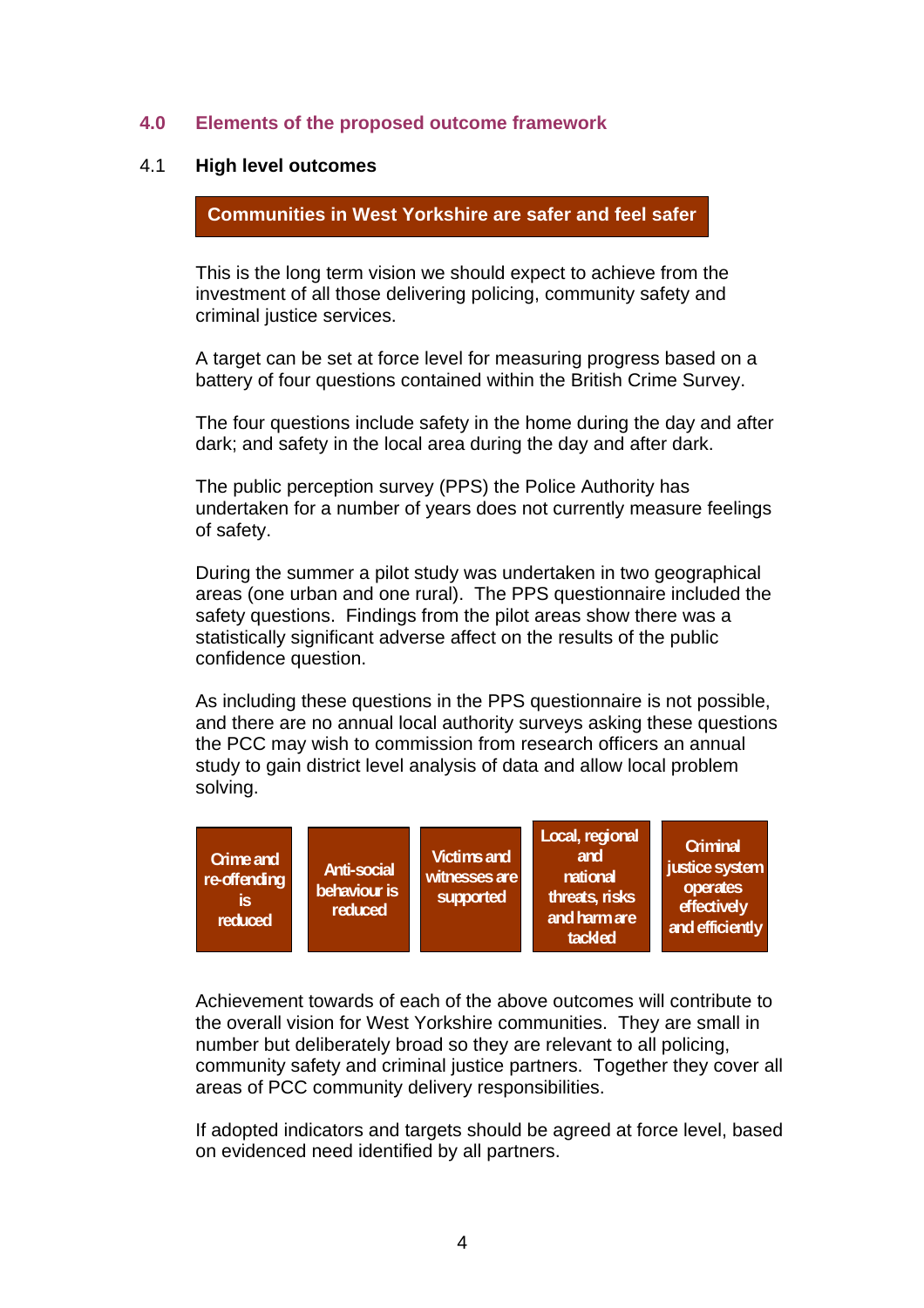It is anticipated that targets will be to reduce all crime, re-offending, and anti-social behaviour incidents, victim and witness satisfaction, CJS high level targets, and finally indicators based on the delivery of the Strategic Policing Requirement (SPR).

## 4.2 **Medium term objectives**

PCC Manifesto promises and West Yorkshire medium term objectives informed by analysis of need

These elements of the framework will inform the community medium term objectives within the five year Police and Crime Plan. Indicators and subsequent targets will be set for whole of the period.

The PCC manifesto promises will convey to communities and delivery partners what they wish to achieve by the end of their first term of office in May 2016. If there are promises where the PCC requires delivery over a shorter period then they can be included as priorities for the first financial year within the next section of the framework.

Medium term objectives provide a milestone measures for the achievement of the high level outcomes.

## 4.3 **Shorter term / annual priorities**

County-wide policing, community safety and criminal justice service annual priorities

Annual force-wide priorities will be based on evidenced need. All partners should continue to provide evidence on an annual basis to contribute to the needs analysis which will be undertaken by the force, partners and officers supporting the PCC.

The PCC needs analysis will draw on a large range of sources including district based strategic assessments from the five Community Safety Partnerships and Joint Strategic Needs Analysis undertaken by health partners.

The Police Reform and Social Responsibility Act 2011 requires the PCC to have regard to community safety and criminal justice priorities and to consult with the Chief Constable in the development of the Police and Crime Plan. Shorter term/annual priorities will contain those priorities.

All indicators and targets to measure performance against these priorities should be outcome based rather than a count of outputs. For example a reduction in the re-offending rate for adults is outcome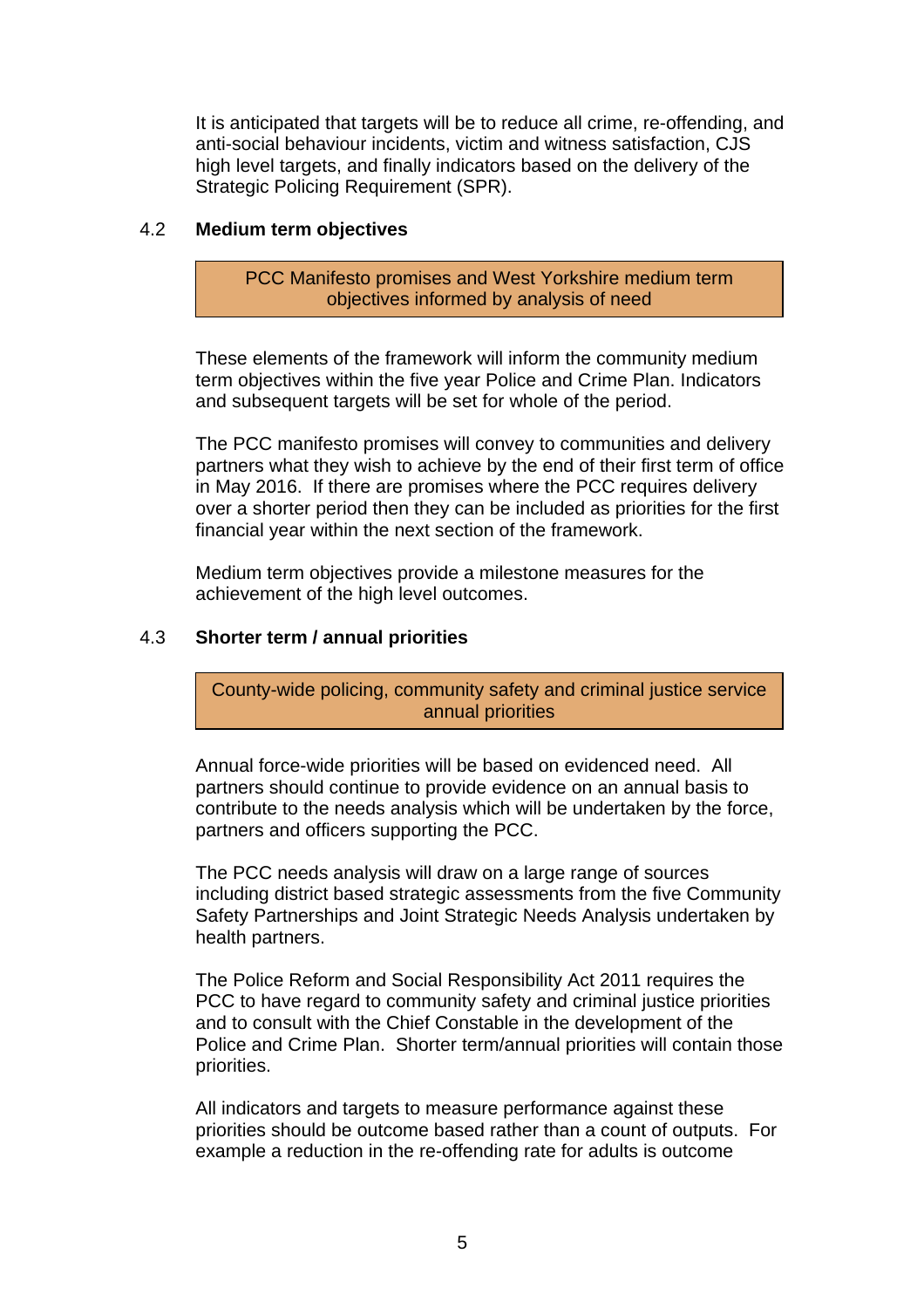based; while a count of offenders who have received support is an output.

# 4.4 **District priorities**



The district priorities identified for the Police and Crime Plan should be the same as those contained within the each district's Partnership Plan. If they are not it will cause problems for those involved in delivering services on behalf of the PCC. They will also be informed by the forcewide priorities but will not all district priorities will necessarily contain all.

For example, domestic burglary may continue to be an annual priority at force/county level. Analysis of data may show, however, that three districts have high rates and two do not. It does not make sense for these two districts to prioritise further reductions in domestic burglary when it's particular priorities lay elsewhere and should be the focus for activity. It may be appropriate though to ask the two areas to maintain their levels so the increases do not occur.

# **5.0 Organisational outcomes**

In addition to community outcomes it is recommended that the PCC also looks to develop a small number of organisational outcomes with associated indicators and targets in the Police and Crime Plan.

## **Resources consulted**

Centre for Public Innovation (2012) *Insight into Outcomes* 

Department for Health (2012) *Public Health Outcomes Framework*  [http://www.dh.gov.uk/en/Publicationsandstatistics/Publications/PublicationsPo](http://www.dh.gov.uk/en/Publicationsandstatistics/Publications/PublicationsPolicyAndGuidance/DH_132358) [licyAndGuidance/DH\\_132358](http://www.dh.gov.uk/en/Publicationsandstatistics/Publications/PublicationsPolicyAndGuidance/DH_132358)

## Education Scotland

[http://www.educationscotland.gov.uk/communitylearninganddevelopment/com](http://www.educationscotland.gov.uk/communitylearninganddevelopment/communitycapacitybuilding/capacityforchange/planning/strategicplanning/visionandoutcomes.asp) [munitycapacitybuilding/capacityforchange/planning/strategicplanning/visionan](http://www.educationscotland.gov.uk/communitylearninganddevelopment/communitycapacitybuilding/capacityforchange/planning/strategicplanning/visionandoutcomes.asp) [doutcomes.asp](http://www.educationscotland.gov.uk/communitylearninganddevelopment/communitycapacitybuilding/capacityforchange/planning/strategicplanning/visionandoutcomes.asp)

Institute for Government *The State of Commissioning: preparing Whitehall for outcomes-based commissioning*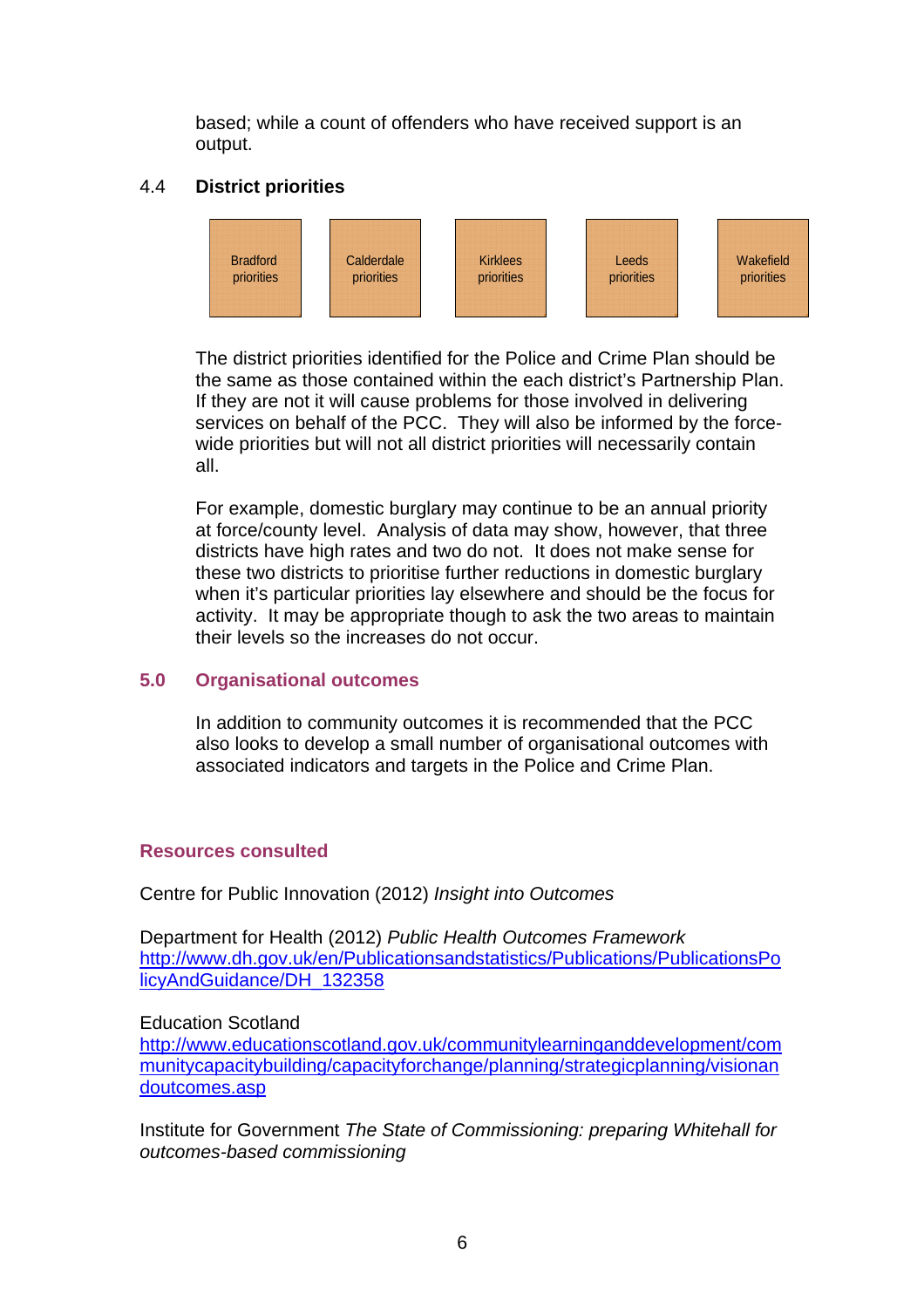**Partner feedback on the draft proposal for a PCC Outcome Framework**  The authority circulated a draft Police and Crime Commissioner (PCC) community outcome framework, commissioning principles and areas for possible collaboration. Feedback was received from representatives of 26 organisations.

## **Question 1a - What are your thoughts on the proposed outcomes?**

- There was broad support amongst respondents for the proposed Outcome Framework. Several respondents felt the outcomes reflected their own priorities, this was considered to be important and a suggestion was made that similar metrics should be used between organisations to avoid creating a 'raft of additional performance measures'. There was a query in relation to how performance against the outcomes and success will be measured.
- It was considered that the creation of an Outcome Framework presented a real opportunity to redirect the police agenda, and that emphasis should be on engagement with and support for the police in addition to communities being and feeling safer.
- There was an appetite for more detail to be provided, specifically around the outcomes and a suggestion that these be broken down further making the 'data more specific' with an example provided of what types of crime will be included under the 'crime is reduced' heading.

## **Question 1b What improvement, if any, can be made to the outcome framework?**

- A number of suggestions were made in relation to improvements to the Framework and these were fairly wide ranging, reflecting the wide range of organisations that provided a response to this consultation.
- Respondents suggested those individuals who repeatedly commit crime should be tackled and therefore reducing re-offending should be specifically included as an outcome, potentially re-wording the 'crime is reduced' priority to 'crime and re-offending is reduced'
- Another commonly suggested area of improvement was the inclusion of the reduction in fear of crime. It was considered vital that the strategy balances the need to reduce crime and also ensure public confidence and empower people to feel safe in their own homes and neighbourhoods.
- Additionally it was suggested that Confidence and / or Satisfaction appeared to be an omission from the Framework, it was felt this will be a key area of business.
- It was felt the Framework should have regard to shared priorities of partners at both a local risk level, and where the expectations of Government align around national threats and risks.
- Respondents expressed a desire for more detail, for example around how the commissioner will work with Government and grass roots to set priorities. A definition of terms including 'local, regional and national' and 'threats, risks and harm' was also considered helpful.